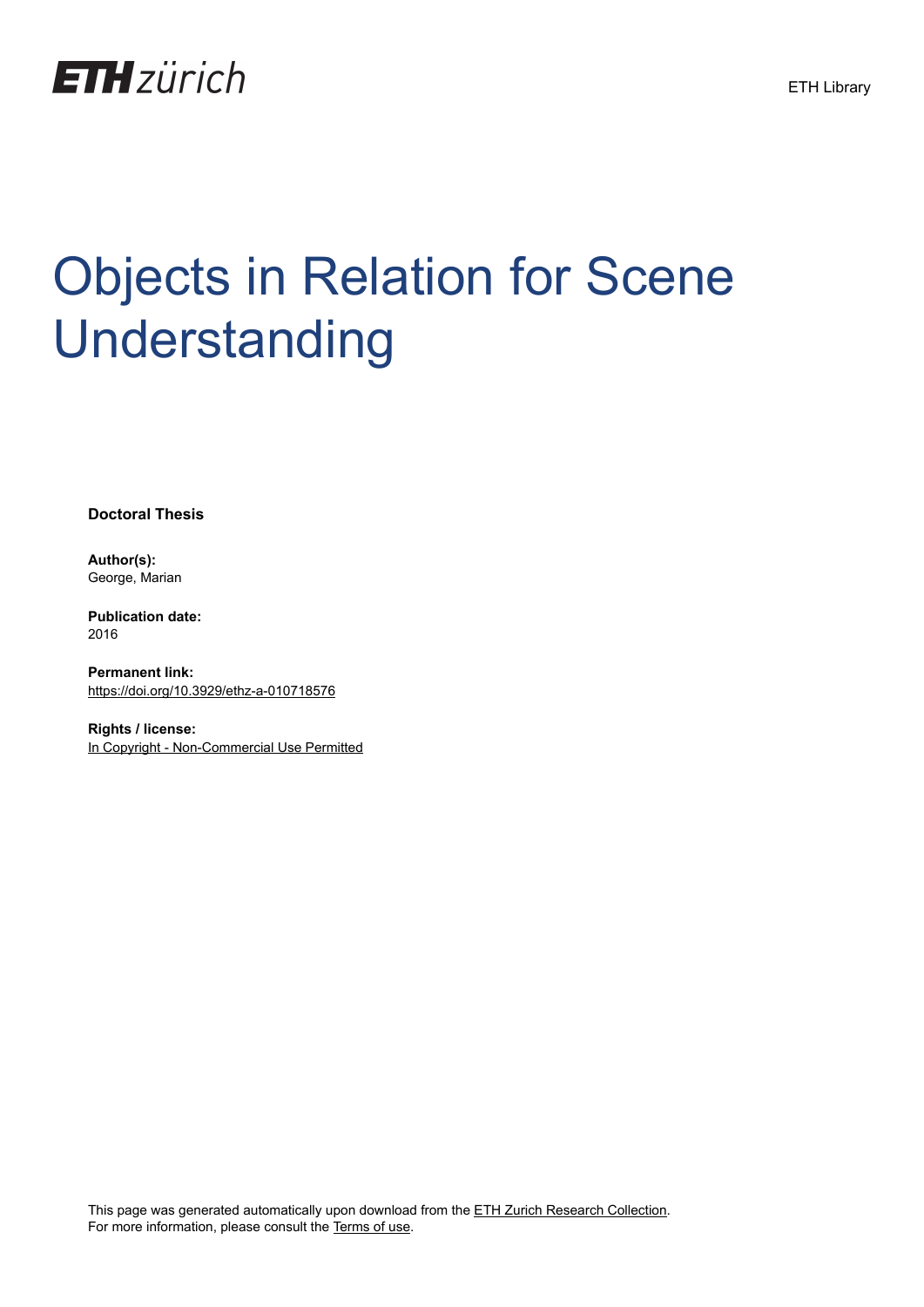Diss. ETH No. 23548

## Objects in Relation for Scene Understanding

## A thesis submitted to attain the degree of DOCTOR OF SCIENCES of ETH ZURICH

(Dr. sc. ETH Zurich)

presented by

#### Marian Nasr Amin George

BSc., MSc. Computer and Systems Engineering born on 12 June 1986 citizen of Egypt

accepted on the recommendation of Prof. Dr. Friedemann Mattern, examiner Prof. Dr. Marc Pollefeys, co-examiner Prof. Dr. Richard Green, co-examiner Dr. Christian Floerkemeier, co-examiner

2016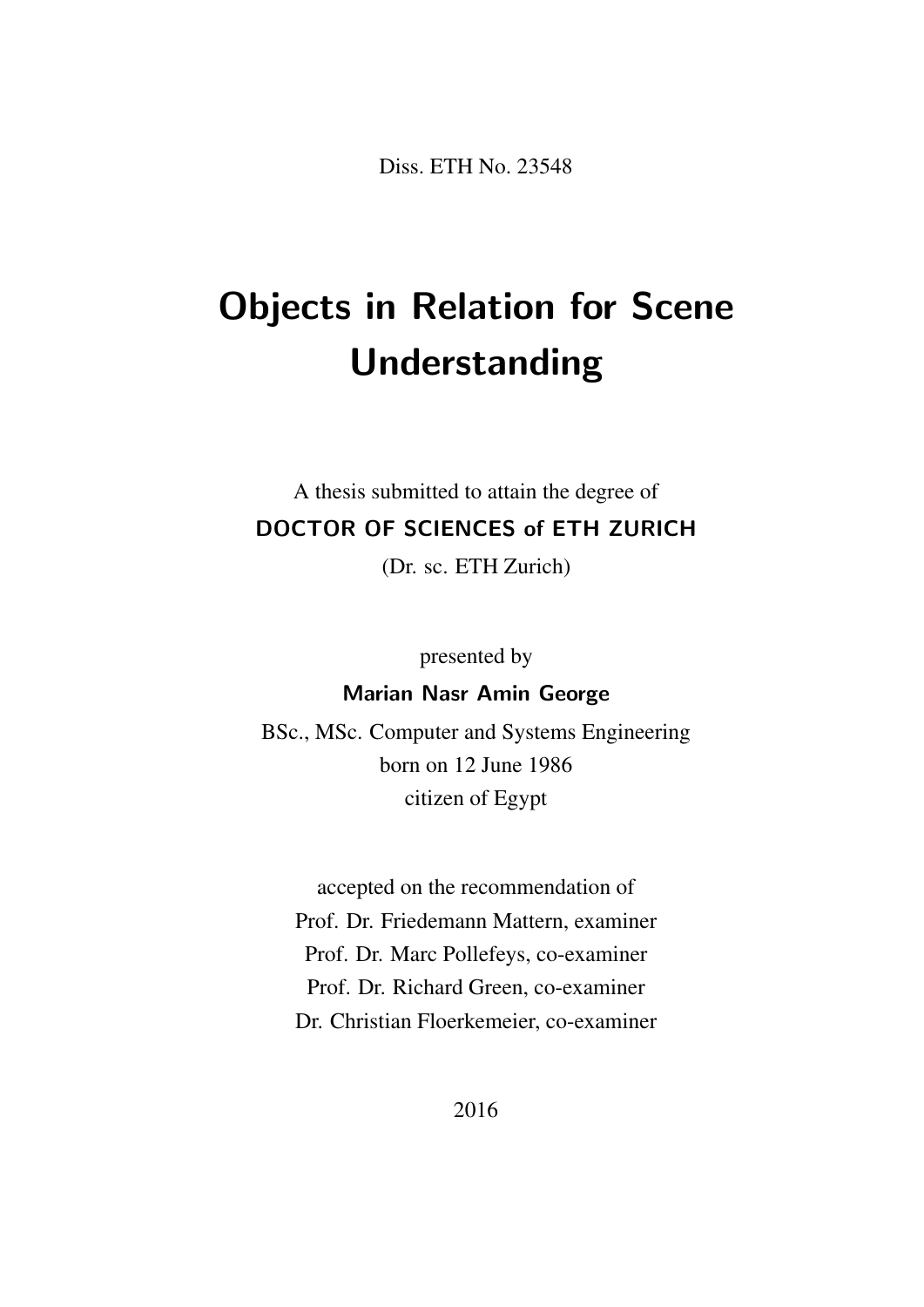### Abstract

The goal of visual image understanding is to have machines which can perceive the world similar to a human. Achieving this goal will provide numerous opportunities for machines to seamlessly interact with users, improving the quality of life of individuals. As the need for understanding a large number of scene classes with thousands of objects grows, there is a gradual shift towards a more fine-grained understanding of scenes. Thus, image understanding algorithms are now faced with the need to be able to scale to an increasing number of scenes and objects, and to better discriminate between fine-grained scenes. Furthermore, we would like to achieve these goals in a robust and generalizable manner, in such a way that the developed algorithms are effective in understanding scene images taken with smartphones, digital cameras, security cameras, or any other means without any further modification or adjustment.

Traditional methods rely on visual appearance information to understand scenes. In contrast, to achieve the desired detailed, yet generalizable, level of scene understanding, we need to explore high-level semantic information of scenes. Such information will enable machines to perceive relationships, co-occurrences, and informativeness of the different components of a scene image in a similar manner to a person. Among the different components of scenes, objects provide the richest semantic entity of a scene image; they provide hints about the type of the scene, its location, and how closely it relates to other scenes. Furthermore, objects enable algorithms to reason about the semantic relationships among the different components of a real world scene. In this thesis, we propose techniques for a fine-grained level of scene understanding through exploiting highlevel contextual scene knowledge. We show how to jointly exploit the visual appearance and context of objects in scenes; how to explore the underlying semantic space of related fine-grained scenes; and how to recognize a wide range of objects in scenes and exploit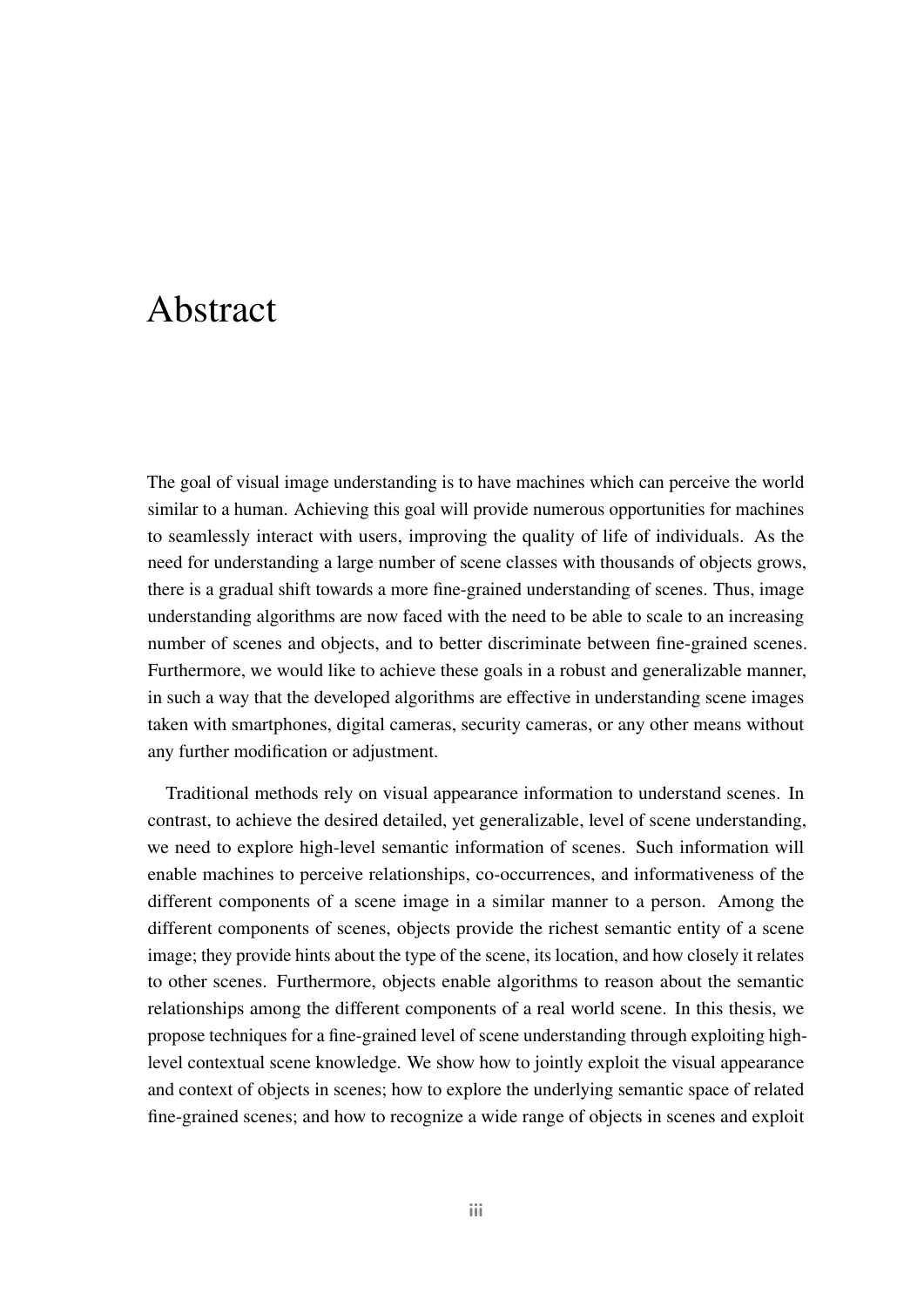global scene context.

In many real-world applications, like assistive vision or robotics, a visual recognition system is faced with the challenge that there is a significant mismatch between the distribution of the training data and the test data where the system will be applied. An even more challenging scenario happens when no data is available from the test domain during the training process. As for scenes, we argue that describing a scene image in terms of its constituent objects provides an effective approach to tackle this challenge, where objects provide a high level of abstraction which enhances the generalization ability of the representation. This is especially true if there are no available scene images during the training process, but only images of the fine-grained objects that may occur in them. We propose to describe a scene image by retrieving all its constituent fine-grained objects in a multi-label image classification scheme. We jointly reason about the visual appearance of objects, their co-occurrence statistics, and the amount of expected overlap among the retrieved objects in a given scene image. This is achieved by optimizing an energy function which incorporates the three criteria to reach a final labeling of a given scene image. Results show the effectiveness and efficiency of our approach in simultaneously retrieving all the specific objects in a given scene image in a single optimization step.

While objects provide a powerful notion for describing scenes, some fine-grained scenes may share common objects which imposes challenges on the ability to differentiate between them. In several fine-grained scene domains, e.g. the domain of store scenes, there exists subgroups of scene images that are more related to each other than to other scene images, for example by sharing more common objects with each other. Automatically discovering these more confusing groupings allows the system to learn more discriminant models for each subgroup that yield a better consensus decision when combined. We propose an approach to describe scene images using conditional scene probabilities, where each image is represented by how likely it belongs to each scene class conditioned on its constituent objects. We then cluster scene images in this semantic space to enable the system to exploit the underlying semantic structure of scene images and learn a more discriminant model for each subgroup. We show that our proposed approach outperforms traditional scene recognition methods when faced with challenging fine-grained scenes.

Motivated by the significant importance of objects in achieving a better scene understanding, we finally propose an approach to recognize a wide range of objects in scene parsing methods. Scene parsing aims at labeling regions of a scene image with their semantic classes, as a way of holistic scene understanding. Retrieval-based parsing systems rely on retrieving similar images to a given scene image and then computing label likelihoods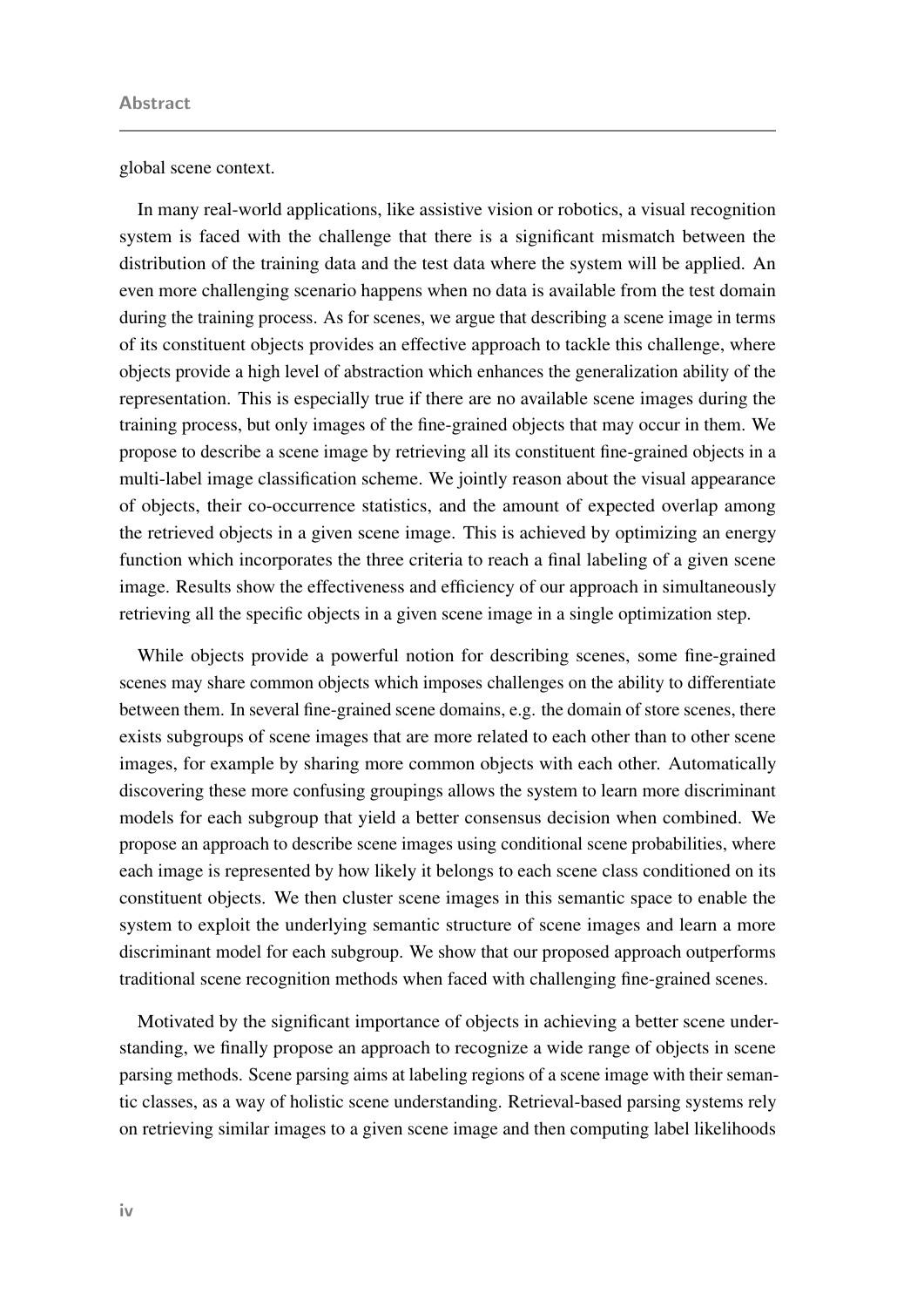for each region in the given image. These likelihoods are obtained through matching the regions with those of the set of retrieved images in a nonparametric scheme. These systems have the advantage of scaling to a large number of scenes and objects, however they are heavily biased towards the recognition of background regions which harms the recognition of more salient foreground objects. We propose an approach that boosts the recognition of foreground objects in scene images by combining the label likelihoods from several nonparametric classifiers. We show how to design the different classifiers with the goal of maximizing the gain when combining their decisions. We also propose a method that reasons about which region labels often co-occur in one scene to discover outlier labels and recover missing labels in parsing results. We demonstrate that combining likelihoods and exploiting the scene context in terms of label statistics yields better parsing results than traditional retrieval-based systems.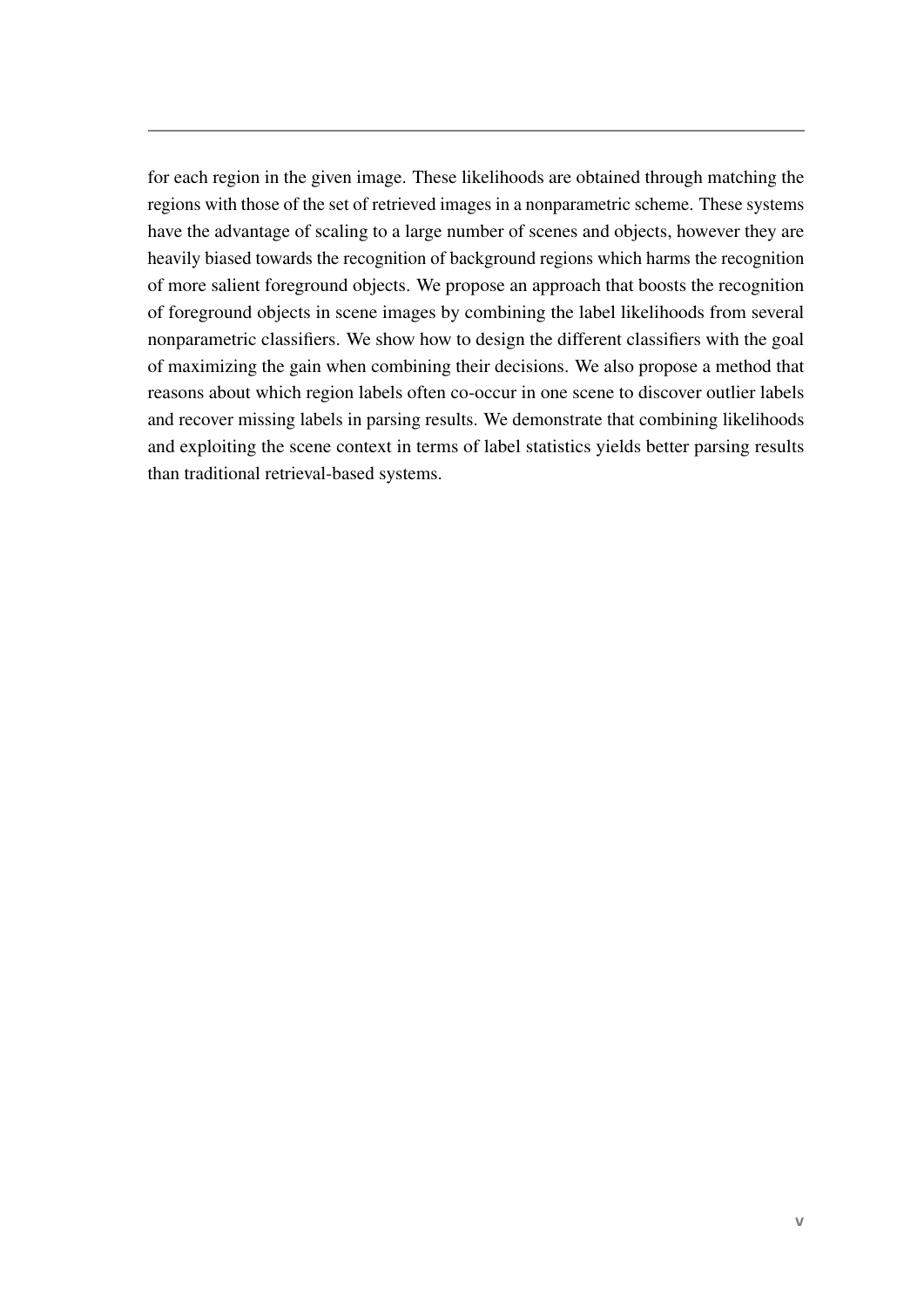## Zusammenfassung

Das Ziel der automatischen Analyse und Erkennung visueller Szenen besteht darin, maschinelle Systeme zu befähigen, die Welt ähnlich wie Menschen wahrnehmen zu können. Dies würde Maschinen zahlreiche Möglichkeiten zur nahtlosen Interaktion mit Menschen eröffnen, was in geeigneten Szenarien die Lebensqualität Betroffener erhöhen kann.

Durch das Streben nach Erkennung von immer mehr unterschiedlichen Szenen mit tausenden von Objekten vollzieht sich allmählich ein Übergang hin zu einer feingranularen Perzeption visueller Szenen. Dabei steht man vor der Herausforderung, Algorithmen zur Szenenanalyse für die wachsende Zahl von Szenenklassen und Objekten skalierbar zu machen sowie genauer zwischen einzelnen Szenen hoher Auflösung diskriminieren zu können. Gleichzeitig soll dies in einer robusten und generalisierbaren Weise erreicht werden, sodass die entwickelten Algorithmen ohne Modifikation oder Anpassung Szenen erkennen können, seien sie von Smartphones, Digitalkameras, Überwachungskameras oder anderen Geräten aufgezeichnet worden.

Herkömmliche Methoden zur Szenenanalyse beruhen lediglich auf Informationen zum visuellen Erscheinungsbild. Um den angestrebten Detaillierungsgrad bei gleichzeitiger Generalisierbarkeit zu erreichen, muss auf abstrakterer Ebene zusätzlich die latente Semantik der Szenen genutzt werden. Diese semantische Information sollte es maschinellen Systemen in einer ähnlichen Weise wie einem Menschen ermöglichen, Aussagen, Zusammengehörigkeit und wechselseitige Bezüge der verschiedenen Bildkomponenten zu erkennen. Dabei stellen unter den verschiedenen Komponenten einer Szene die abgebildeten Realweltobjekte die semantisch reichhaltigsten Entitaten dar; sie geben Hinweise ¨ auf die Art der Szene, den Ort sowie die Bezugsstärke zu anderen Szenen. Darüber hinaus ermöglichen sie geeigneten Algorithmen, Schlüsse über die semantischen Beziehungen zwischen den verschiedenen Komponenten der Szene zu ziehen. Dementsprechend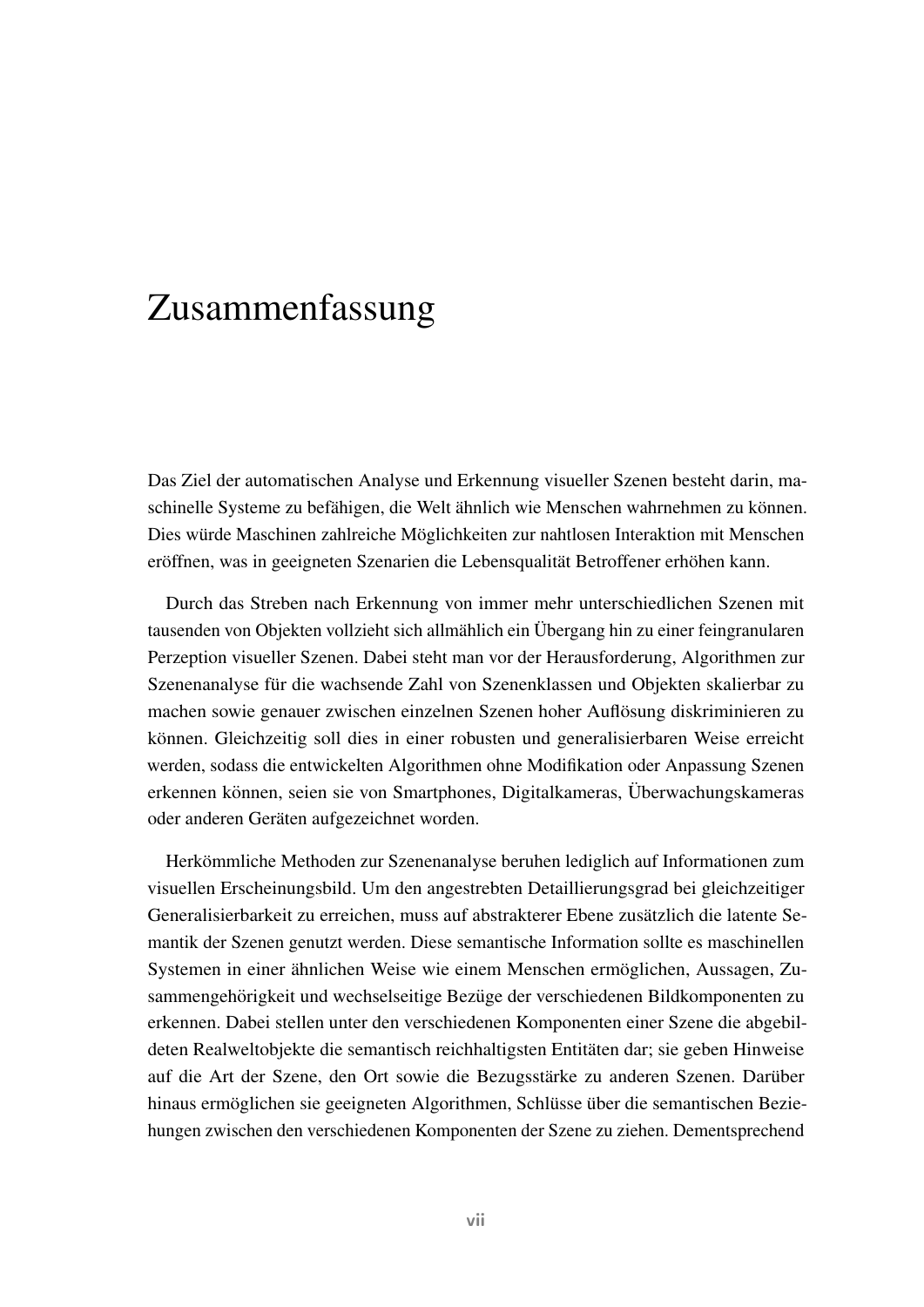präsentieren wir in der vorliegenden Arbeit Techniken zur feingranularen Szenenerkennung unter Nutzung von abstraktem kontextuellem Szenenwissen; wir zeigen dabei auf, wie in Szenen das visuelle Erscheinungsbild und der Kontext von Objekten gemeinsam genutzt werden kann, wie der zugrundeliegende semantische Raum exploriert werden kann, wie eine grosse Anzahl verschiedener Objekte erkannt werden kann und wie hierfür der globale Szenenkontext verwendet werden kann.

Bei vielen Anwendungen, wie zum Beispiel bei Assistenzsystemen oder in der Robotik, steht ein optisches Erkennungssystem vor der Herausforderung, dass eine signifikante Diskrepanz zwischen den Trainingsdaten und den Falldaten, auf denen das System ausgeführt wird, besteht. Noch grösser ist die Schwierigkeit, wenn während des Trainingsprozesses keine Daten der Anwendungsdomäne verfügbar sind. Wir zeigen, dass die Beschreibung eines Szenenbildes durch die abgebildeten Szenenobjekte eine effektive Herangehensweise zur Bewaltigung dieser Herausforderung darstellt. Dies ist insbesondere ¨ dann der Fall, wenn keine Szenenbilder der Anwendungsdomäne während des Trainingsprozesses verfügbar sind, sondern höchstens Einzelbilder der Szenenobjekte. Wir schlagen vor, ein Szenenbild durch Erfassen aller feingranularen Objekte, die Teil der Szene sind, zu beschreiben. Das Erkennen dieser Objekte geschieht durch ein Multi-Label-Bildklassifikationsschema. Wir steuern den Klassifikationsvorgang unter Einbezug der visuellen Information, der Statistiken bezüglich des gemeinsamen Auftretens von Objekten und der Grösse des erwarteten Überschneidungsbereichs der erkannten Objekte im Szenenbild. Dies wird durch die Optimierung einer Energiefunktion erreicht, die diese drei Kriterien miteinbezieht, um eine abschliessende Kennzeichnung einer gegebenen Szene zu erzielen. Versuchsergebnisse belegen die Wirksamkeit und Effizienz unseres Ansatzes beim gleichzeitigen Erkennen aller Objektinstanzen eines gegebenen Szenenbildes in einem einzigen Optimierungsschritt.

Abgebildete Objekte stellen ein ausdrucksstarkes Konzept zur Beschreibung von Szenen dar. Jedoch kann es sein, dass unterschiedliche Szenen auf feingranularer Ebene aus teilweise gleichen Objekten bestehen, was Schwierigkeiten bei der Unterscheidung dieser Szenen mit sich bringt. In vielen Domanen, beispielsweise bei Ladenszenen, gibt ¨ es Teilgruppen von Szenenbildern, die stärker miteinander in Beziehung stehen als mit anderen Szenenbildern, etwa aufgrund des Vorhandenseins gemeinsamer Objekte. Das automatische Erkennen solcher Konfusionsgruppen erlaubt es dem System, gut diskriminierende Modelle fur die einzelnen Teilgruppen zu erlernen, die dann in Kombination ¨ eine bessere Entscheidung ermöglichen. Dementsprechend schlagen wir vor, Szenenbilder durch bedingte Wahrscheinlichkeiten zu beschreiben, die jedes Bild dadurch charakte